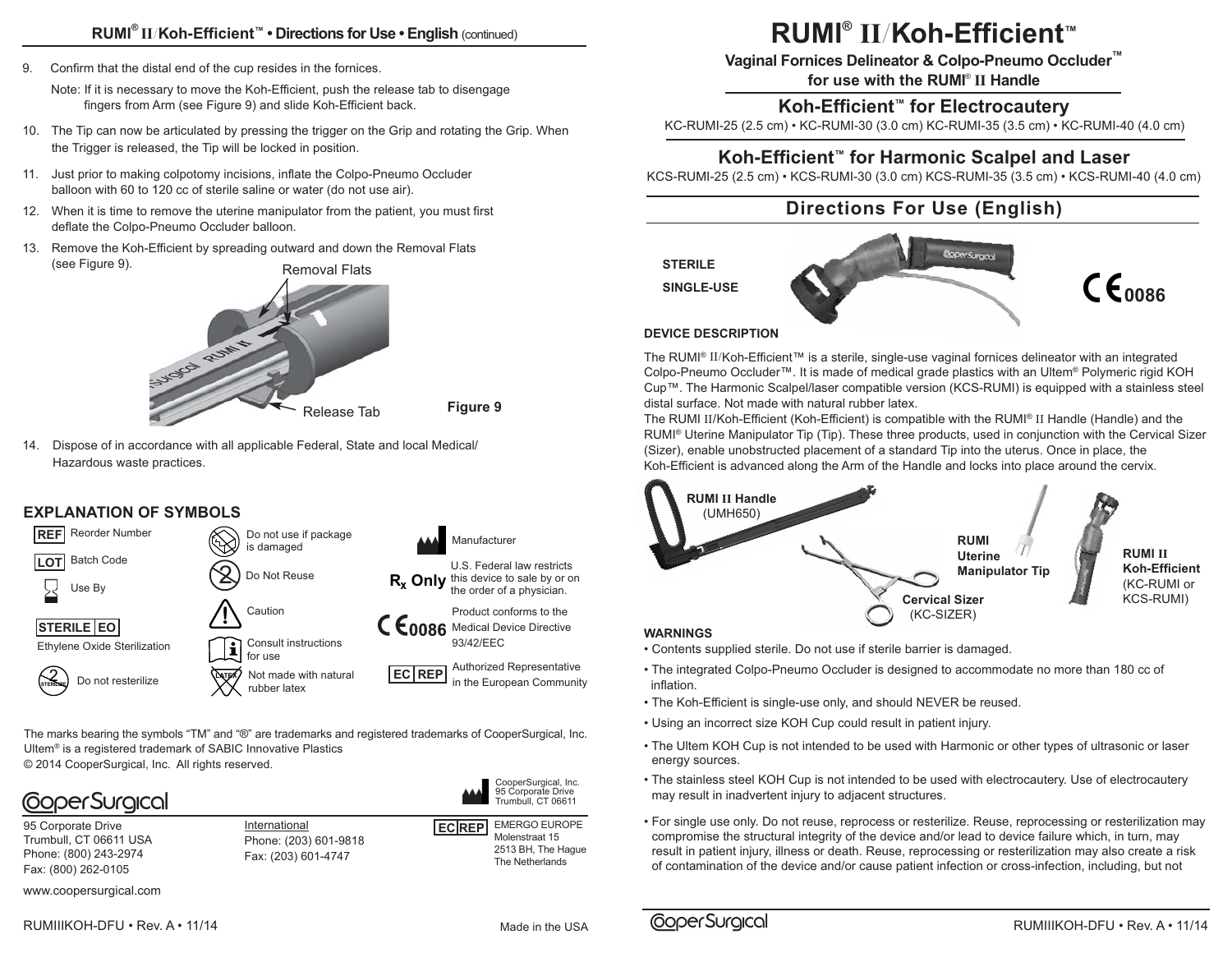### **RUMI® II**/**Koh-Efficient™ • Directions for Use • English** (continued)

limited to, the transmission of infectious disease(s) from one patient to another. Contamination of the device may lead to injury, illness or death of the patient. Dispose of in accordance with all applicable Federal, State, and local Medical/Hazardous waste practices.

#### **CAUTION**

• U.S. Federal law restricts this device to sale by or on the order of a physician.

• The RUMI II Koh-Efficient is to be used ONLY with the RUMI II Handle (UMH650).

#### **INTENDED USE/INDICATIONS FOR USE**

The Koh-Efficient is a combination KOH Cup and Colpo-Pneumo Occluder that is indicated for use in laparoscopic procedures where it is desirable to locate the position of the vaginal fornices, typically during a total laparoscopic hysterectomy or supra-cervical laparoscopic hysterectomy.

### **CONTRAINDICATIONS**

The Koh-Efficient should not be used in patients who are pregnant or who are suspected of being pregnant, in patients that have an IUD in place, in patients with suspected pelvic infections or in cases where the surgeon deems it inadvisable and finds it difficult to insert the silicone tip into the cervix or uterus.

#### **PRECAUTIONS**

Always confirm that the Koh-Efficient is locked in place prior to starting the colpotomy.

### **DIRECTIONS FOR USE**



For complete information on how to prepare The RUMI® II System, please refer to the Directions for Use for the RUMI II Handle (UMH650), the RUMI Uterine Manipulator Tips and the Cervical Sizer (KC-SIZER).

1. Prepare the Handle for use by following the Handle's Directions for Use.



4. With the Handle in the neutral position (see Figure 2), and the Koh-Efficient in the open position, slide the Koh-Efficient over the Tip and Arm (see Figure 3) to where the arrow on the Koh-Efficient meets the arrow on the Arm (see Figure 4).



5. Close the Koh-Efficient (see Figure 3) by firmly pressing it onto the Arm (see Figure 5). Slide the Koh-Efficient back to the start position (see Figure 6).



- 6. Test inflate the Colpo-Pneumo Occluder with 20 to 60 cc of sterile saline, then deflate prior to patient insertion.
- 7. Insert the Tip into the uterus and inflate as per Tip Directions for Use.
- 8. Press on the Push Pad and slide the Koh-Efficient forward until locked in place (see Figure 7) and a "click" is heard. Confirm locked position by pulling back on the Push Pad. Visually confirm that the indicator marks on the Koh-Efficient are lined up with the indicator line on the Arm (see Figures 7 & 8) and the Push Pad is in line with the end of the arrow (see Figure 8). *Note: The last 1/4" of travel will have increased resistance.*



RUMIIIKOH-DFU • Rev. A • 11/14 **COPERSUIGICOL** RUMIIIKOH-DFU • Rev. A • 11/14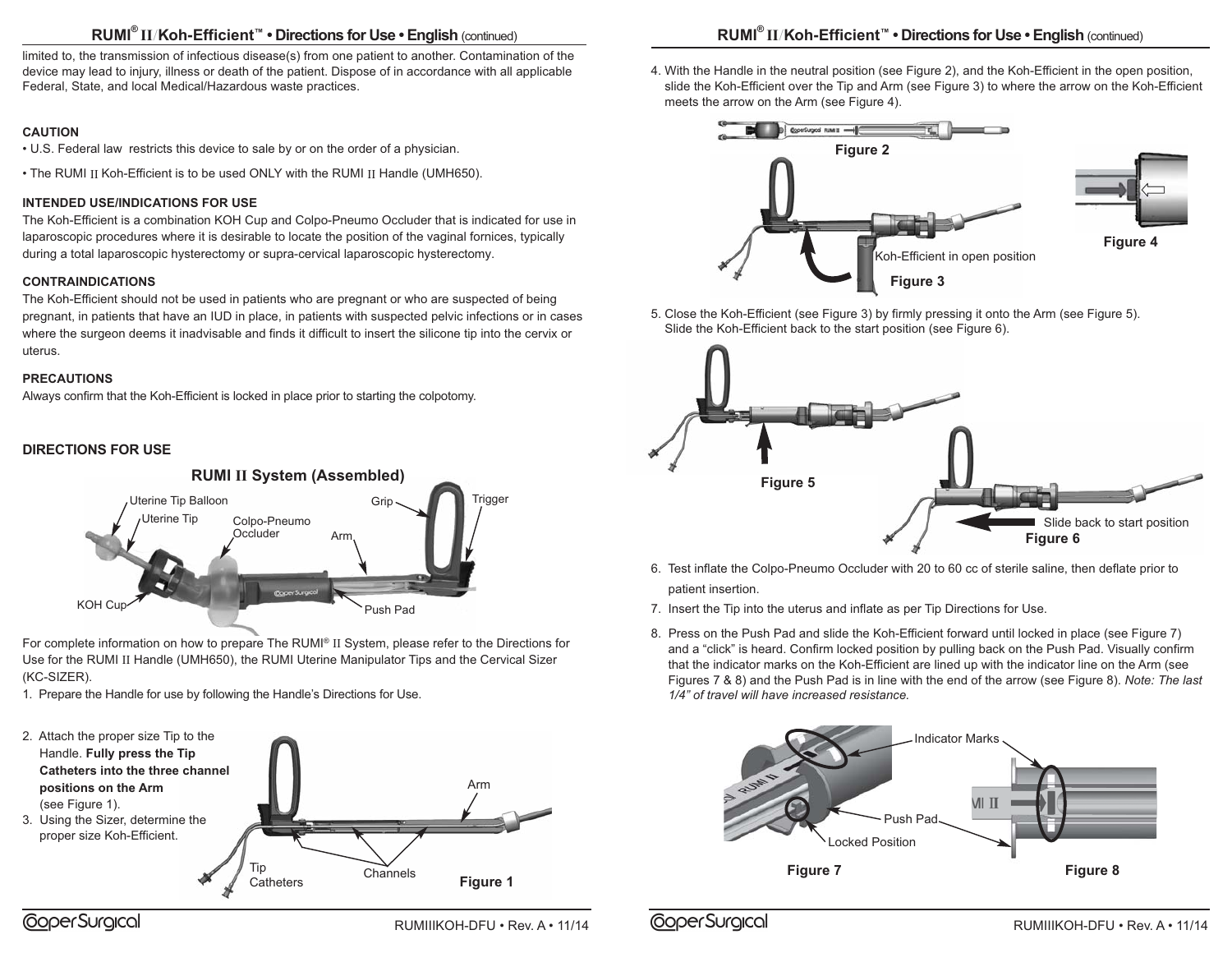### **RUMI® II**/**Koh-Efficient™ • Gebrauchsanleitung • Deutsch / German** (Fortsetzung)

- 9. Überprüfen, dass sich das distale Ende des Cup im Scheidengewölbe befindet. Hinweis: Wenn das Koh-Efficient System bewegt werden muss, die Freigabelasche drücken, um die Finger vom Arm auszukuppeln (siehe Abb. 9) und das Koh-Efficient zurückschieben.
- 10. Nun kann die bewegliche Spitze durch Drücken des Auslösers am Griff und Drehen des Griffs bewegt werden. Wenn der Auslöser losgelassen wird, rastet die Spitze in ihrer Position ein.
- 11. Vor der Durchführung von Kolpotomieschnitten den Ballon des Colpo-Pneumo Occluders mit 60 bis 120 ml (cc) steriler Kochsalzlösung oder Wasser (nicht Luft) füllen.
- 12. Wenn der Uterusmanipulator der Patientin entfernt werden soll, muss zuerst der Colpo-Pneumo Occluder-Ballon entleert werden.
- 13. Das Koh-Efficient entfernen, indem es nach außen ausgebreitet und über die Entfernungsflächen nach unten gezogen wird (siehe Abb. 9).



Freigabelasche

**Abb. 9**

14. Bei der Entsorgung sind alle staatlichen, regionalen und lokalen Vorschriften zur Entsorgung von medizinischen/gefährlichen Abfällen zu beachten.

### **SYMBOLE**



Die Produktnamen mit dem Symbol "TM" oder "®" sind Marken und eingetragene Marken von CooperSurgical, Inc. Ultem® ist eine eingetragene Marke von SABIC Innovative Plastics © 2014 CooperSurgical, Inc. Alle Rechte vorbehalten.



95 Corporate Drive Trumbull, CT 06611 USA Tel.: +1 (800) 243-2974 Fax: +1 (800) 262-0105

www.coopersurgical.com

International Tel.: +1 (203) 601-9818 Fax: +1 (203) 601-4747 **EC REP** EMERGO EUROPE Molenstraat 15 2513 BH, The Hague The Netherlands Trumbull, CT 06611

CooperSurgical, Inc. 95 Corporate Drive

# **RUMI® II**/**Koh-Efficient™**

**Scheidengewölbe-Delineator und Colpo-Pneumo Occluder™**

**zur Verwendung mit dem RUMI**® **II Griff**

### **Koh-Efficient™ zur Elektrokauterisation**

KC-RUMI-25 (2,5 cm) • KC-RUMI-30 (3,0 cm) KC-RUMI-35 (3,5 cm) • KC-RUMI-40 (4,0 cm)

### **Koh-Efficient™ für Harmonic Scalpel und Laser**

KCS-RUMI-25 (2,5 cm) • KCS-RUMI-30 (3,0 cm) KCS-RUMI-35 (3,5 cm) • KCS-RUMI-40 (4,0 cm)

### **Gebrauchsanleitung (Deutsch / German)**



### **BESCHREIBUNG DES PRODUKTS**

Das RUMI® II/Koh-Efficient™ System ist ein steriler Scheidengewölbe-Delineator zum Einmalgebrauch mit einem integrierten Colpo-Pneumo Occluder™. Es besteht aus Kunststoff von medizinischer Qualität mit einem festen KOH Cup™ aus Ultem® Polymer. Das harmonische Skalpell (laserkompatible Version; KCS-RUMI) ist mit einer distalen Edelstahloberfläche ausgestattet. Besteht nicht aus Latex aus Naturkautschuk.

Das RUMI II/Koh-Efficient (Koh-Efficient) System ist mit dem RUMI® II Handle (Griff) und der RUMI® Uterus-Manipulatorspitze (Spitze) kompatibel. Diese drei Produkte ermöglichen in Verbindung mit dem Zervix-Sizer (Sizer) eine unbehinderte Platzierung einer Standardspitze im Uterus. Nach der Platzierung wird das Koh-Efficient System am Arm des Griffs entlang vorgeschoben und dann sicher in der Zervix verankert.



### **WARNHINWEISE**

**CoperSurgical** 

- Den Koh-Efficient nicht verwenden, wenn die sterile Verpackung geöffnet oder beschädigt wurde.
- Der integrierte Colpo-Pneumo Occluder ist für eine maximale Inflation von 180 ml (cc) ausgelegt.
- Das Koh-Efficient System ist nur zum Einmalgebrauch bestimmt und darf NIEMALS wiederverwendet werden.
- Bei Verwendung einer falschen Größe des KOH Cups kann es zur Verletzung der Patientin kommen.
- Der Ultem KOH Cup ist nicht zur Verwendung mit dem Harmonic Laser oder anderen Arten von Ultraschall- oder Laserenergiequellen bestimmt.
- Der KOH Cup aus Edelstahl ist nicht zur Verwendung mit Elektrokauterisation bestimmt. Bei Verwendung von Elektrokauterisation können benachbarte Strukturen versehentlich verletzt werden.
- Nur für den Einmalgebrauch. Nicht wiederverwenden, wiederaufbereiten oder erneut sterilisieren. Wiederverwendung, Wiederaufbereitung oder erneute Sterilisation kann die strukturelle Unversehrtheit des Geräts beeinträchtigen und/oder zu Geräteausfall führen, was wiederum eine Verletzung, Erkrankung oder den Tod des Patienten nach sich ziehen kann.

Hergestellt in den USA

 $C \epsilon_{0086}$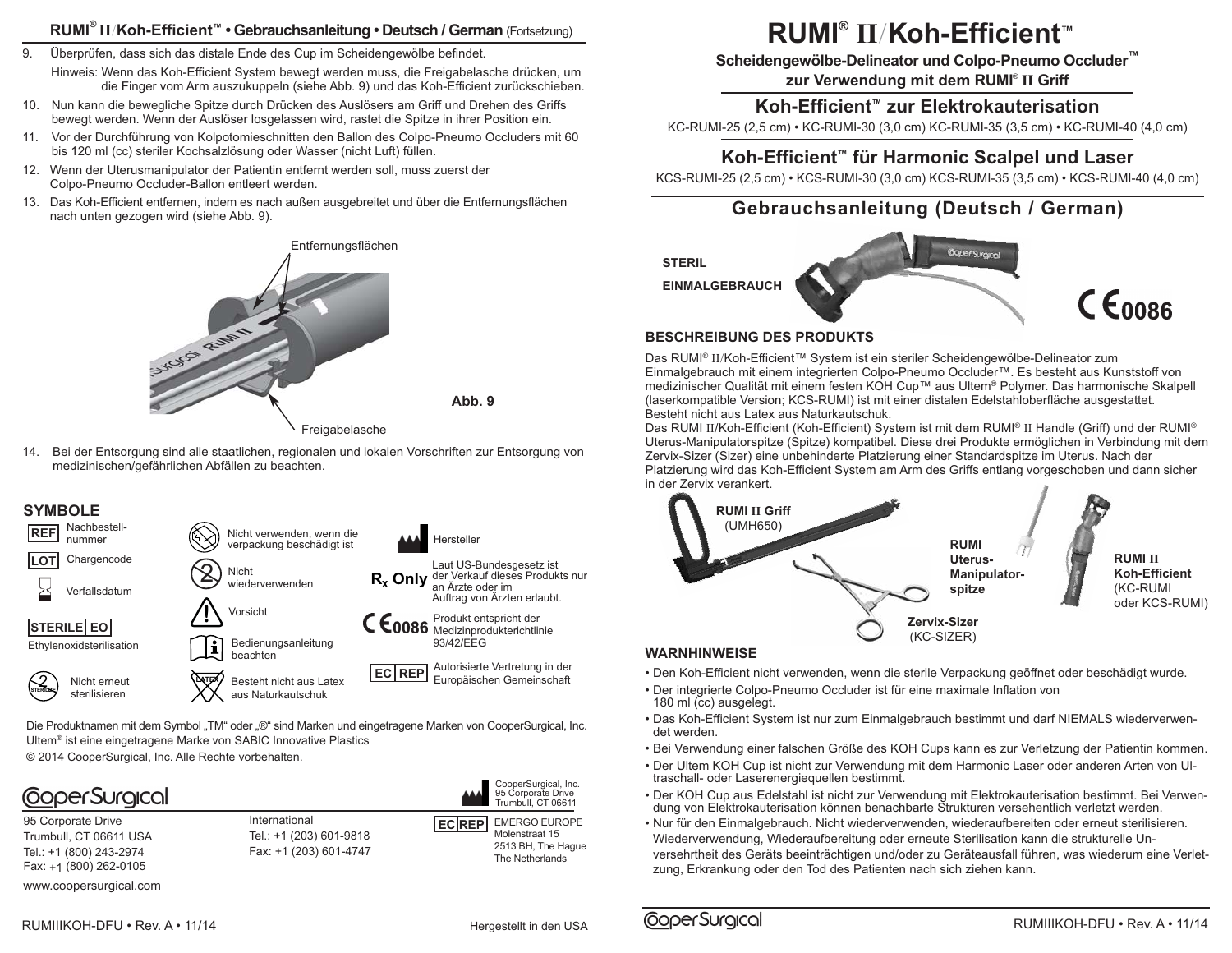### **RUMI® II**/**Koh-Efficient™ • Gebrauchsanleitung • Deutsch / German** (Fortsetzung)

Wiederverwendung, Wiederaufbereitung oder erneute Sterilisation birgt zudem ein Kontaminationsrisiko des Geräts und/oder das Risiko einer Infektion oder Kreuzkontamination, einschließlich, doch nicht beschränkt auf die Übertragung von Infektionskrankheiten von einen Patienten auf einen anderen. Eine Verunreinigung des Geräts kann zu Verletzung, Erkrankung oder zum Tode des Patienten führen. Gemäß allen geltenden Entsorgungspraktiken des Landes, Bundeslandes und der Kommune für medizinischen/gefährlichen Abfall entsorgen.

#### **VORSICHT**

- Laut US-Bundesgesetz ist der Verkauf dieses Produkts nur an Ärzte oder im Auftrag von Ärzten erlaubt.
- Das RUMI II Koh-Efficient System darf NUR mit dem RUMI II Griff (UMH650) verwendet werden.

#### **VERWENDUNGSZWECK/INDIKATIONEN**

Das Koh-Efficient System ist eine Kombination aus KOH Cup und Colpo-Pneumo Occluder. Es ist zur Verwendung in laparoskopischen Verfahren bestimmt, bei denen es wünschenswert ist, die Position des Scheidengewölbes festzustellen, in der Regel bei einer laparoskopischen Totalhysterektomie oder einer laparoskopischen suprazervikalen Hysterektomie.

#### **KONTRAINDIKATIONEN**

Das KOH-Efficient System ist nicht zu verwenden bei schwangeren oder vermutlich schwangeren Patientinnen, Patientinnen mit eingesetztem Intrauterinpessar sowie Patientinnen mit mutmaßlichen Infektionen des Beckens und in Fällen, in denen der Chirurg die Einführung der Silikonspitze in die Zervix oder den Uterus für nicht ratsam hält oder diese sich als schwierig erweist.

#### **VORSICHTSMASSNAHMEN**

Vor Beginn der Kolpotomie stets bestätigen, dass das Koh-Efficient System fest an seiner vorgesehenen Stelle sitzt.

### **GEBRAUCHSANLEITUNG**



Vollständige Informationen zur Vorbereitung des RUMI® II Systems sind in der Gebrauchsanleitung für den RUMI II Griff (UMH650), die RUMI-Uterus-Manipulatorspitzen und den Zervix-Sizer (KC-SIZER) zu finden.

- 1. Den Griff nach der Gebrauchsanleitung des Griffs zur Verwendung vorbereiten.
- auf den Griff setzen. **Die Spitzenkatheter vollständig in die drei Kanalpositionen auf dem Arm drücken**  (siehe Abb. 1).
- 3. Die geeignete Größe des Koh-Efficient mit dem Sizer bestimmen.

CoperSurgical



**RUMI® II**/**Koh-Efficient™ • Gebrauchsanleitung • Deutsch / German** (Fortsetzung)

4. Den Griff in die neutrale Position (siehe Abb. 2) und das Koh-Efficient in die offene Position bringen. Anschließend das Koh-Efficient über die Spitze und den Arm (siehe Abb. 3) so weit vorschieben, bis der Pfeil auf dem Koh-Efficient auf den Pfeil am Arm trifft (siehe Abb. 4).



5. Das Koh-Efficient System (siehe Abb. 3) schließen, indem es fest auf den Arm gedrückt wird (siehe Abb. 5). Das Koh-Efficient wieder in die Startposition bringen (siehe Abb. 6).



- 6. Eine Testfüllung des Colpo-Pneumo Occluders mit 20 bis 60 ml (cc) steriler Kochsalzlösung durchführen und vor Einführung in die Patientin wieder entleeren.
- 7. Die Spitze in den Uterus einführen und gemäß Gebrauchsanweisung für die Spitze füllen.
- 8. Auf die Druckfläche drücken und das Koh-Efficient vorwärts schieben, bis es mit einem hörbaren Klick einrastet (siehe Abb. 7). Die verriegelte Position durch zurückziehen der Druckfläche bestätigen. Durch eine Sichtprüfung bestätigen, dass die Anzeigemarken auf dem Koh-Efficient mit der Anzeigelinie auf dem Arm ausgerichtet sind (siehe Abb. 7 und 8) und dass die Druckfläche mit dem Ende des Pfeils ausgerichtet ist (siehe Abb. 8). *Hinweis: Auf den letzten 0,6 cm (1/4 Zoll) der Vorschubstrecke ist ein erhöhter Widerstand zu verspüren.*

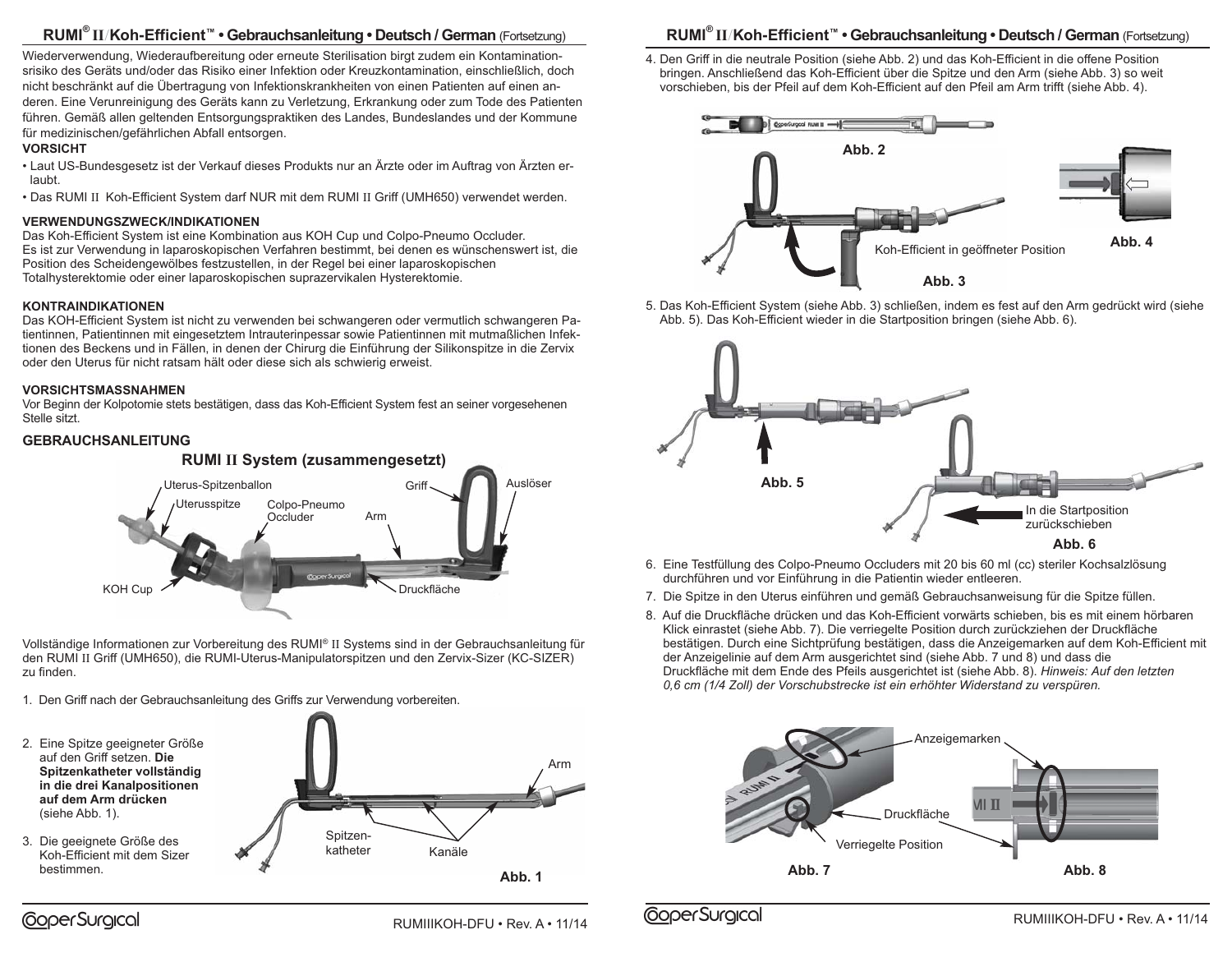### **RUMI® II**/**Koh-Efficient™ • Instrucciones de uso • Español / Spanish** (continuación)

- 9. Confirme que el extremo distal de la copa esté ubicado en los fórnices. Nota: si es necesario mover el Koh-Efficient, presione la pestaña de liberación para separar los dedos del brazo (consulte la Figura 9) y deslice el Koh-Efficient hacia atrás.
- 10. Ahora la punta se puede articular presionando el disparador en la empuñadura y girando la empuñadura. Al soltar el disparador, la punta quedará bloqueada en su posición.
- 11. Inmediatamente antes de realizar las incisiones de la colpotomía, hinche el balón del Colpo-Pneumo Occluder con 60 a 120 cc de solución fisiológica estéril o agua estéril (no se debe usar aire).
- 12. Cuando llegue el momento de retirar el manipulador uterino de la paciente, debe desinflar antes el balón oclusor Colpo-Pneumo Occluder.
- 13. Para retirar el Koh-Efficient, presione las superficies planas para el retiro hacia afuera y hacia abajo (consulte la Figura 9).



14. Deseche los residuos de acuerdo con todas las prácticas federales, estatales y locales aplicables sobre residuos médicos/peligrosos.

### **EXPLICACIÓN DE SÍMBOLOS**



Las marcas con los símbolos TM y ® son marcas comerciales y marcas comerciales registradas de CooperSurgical, Inc.

Ultem® es una marca comercial registrada de SABIC Innovative Plastics © 2014 CooperSurgical, Inc. Todos los derechos reservados.

# **CoperSurgical**

95 Corporate Drive Trumbull, CT 06611 USA Teléfono:+1 (800) 243-2974 Fax: +1 (800) 262-0105

www.coopersurgical.com

Internacional Teléfono: +1 (203) 601-9818 Fax: +1 (203) 601-4747

**ECREP** EMERGO
EUROPE Molenstraat 15 2513 BH, The Hague The Netherlands CooperSurgical, Inc. 95 Corporate Drive Trumbull, CT 06611

**RUMI® II**/**Koh-Efficient™**

**Delineador de fórnices vaginales y Colpo-Pneumo Occluder™**

**para su uso con el asa RUMI**® **II**

### **Koh-Efficient™ para electrocauterización**

KC-RUMI-25 (2,5 cm) • KC-RUMI-30 (3,0 cm) KC-RUMI-35 (3,5 cm) • KC-RUMI-40 (4,0 cm)

### **Koh-Efficient™ para bisturí y láser armónicos**

KCS-RUMI-25 (2,5 cm) • KCS-RUMI-30 (3,0 cm) KCS-RUMI-35 (3,5 cm) • KCS-RUMI-40 (4,0 cm)

### **Instrucciones de uso (Español / Spanish)**

**ESTÉRIL**

**UN SOLO USO**



### **DESCRIPCIÓN DEL DISPOSITIVO**

El RUMI® II/Koh-Efficient™ es un delineador de fórnices vaginales, estéril y de un solo uso con un Colpo-Pneumo Occluder™ integrado. Está fabricado de plásticos de calidad médica con un KOH Cup™ rígido de resina polimérica Ultem®. La versión compatible con láser/bisturí armónico (KCS-RUMI) está equipada con una superficie distal de acero inoxidable. Fabricado sin látex de caucho natural.Fabricado sin látex de caucho natural.

El RUMI II/Koh-Efficient (Koh-Efficient) es compatible con el asa RUMI® II (asa) y la punta de manipulación uterina RUMI® (punta). Estos tres productos, usados en conjunto con el medidor cervical (medidor), permiten la inserción sin obstrucciones de una punta estándar en el útero. Una vez colocado, se hace avanzar el Koh-Efficient a lo largo del brazo del asa hasta que se fija en su lugar alrededor del cuello uterino.



#### **ADVERTENCIAS**

- No utilice el sistema Koh-Efficient si el paquete estéril se ha abierto o parece dañado.
- El Colpo-Pneumo Occluder integrado está diseñado para hincharse hasta un máximo de 180 cc.
- El Koh-Efficient es de un solo uso y JAMÁS debe reutilizarse.
- El uso de un KOH Cup de tamaño incorrecto podría provocar lesiones a la paciente.
- El KOH Cup Ultem no está previsto para su uso con fuentes de energía láser o de ultrasonidos armónicas o de otro tipo.
- El KOH Cup de acero inoxidable no está previsto para su uso con electrocauterización.
- El uso de electrocauterización puede dar lugar a daños inadvertidos en estructuras adyacentes. • El contenido se presenta en forma estéril. No lo utilice si la barrera de esterilización está dañada.
- Para un solo uso. No volver a utilizar, procesar o esterilizar. La reutilización, el reprocesamiento o la
- reesterilización pueden afectar a la integridad estructural del dispositivo y/o producir su fallo lo que, a su vez, puede tener como consecuencia lesiones, enfermedades o la muerte del paciente.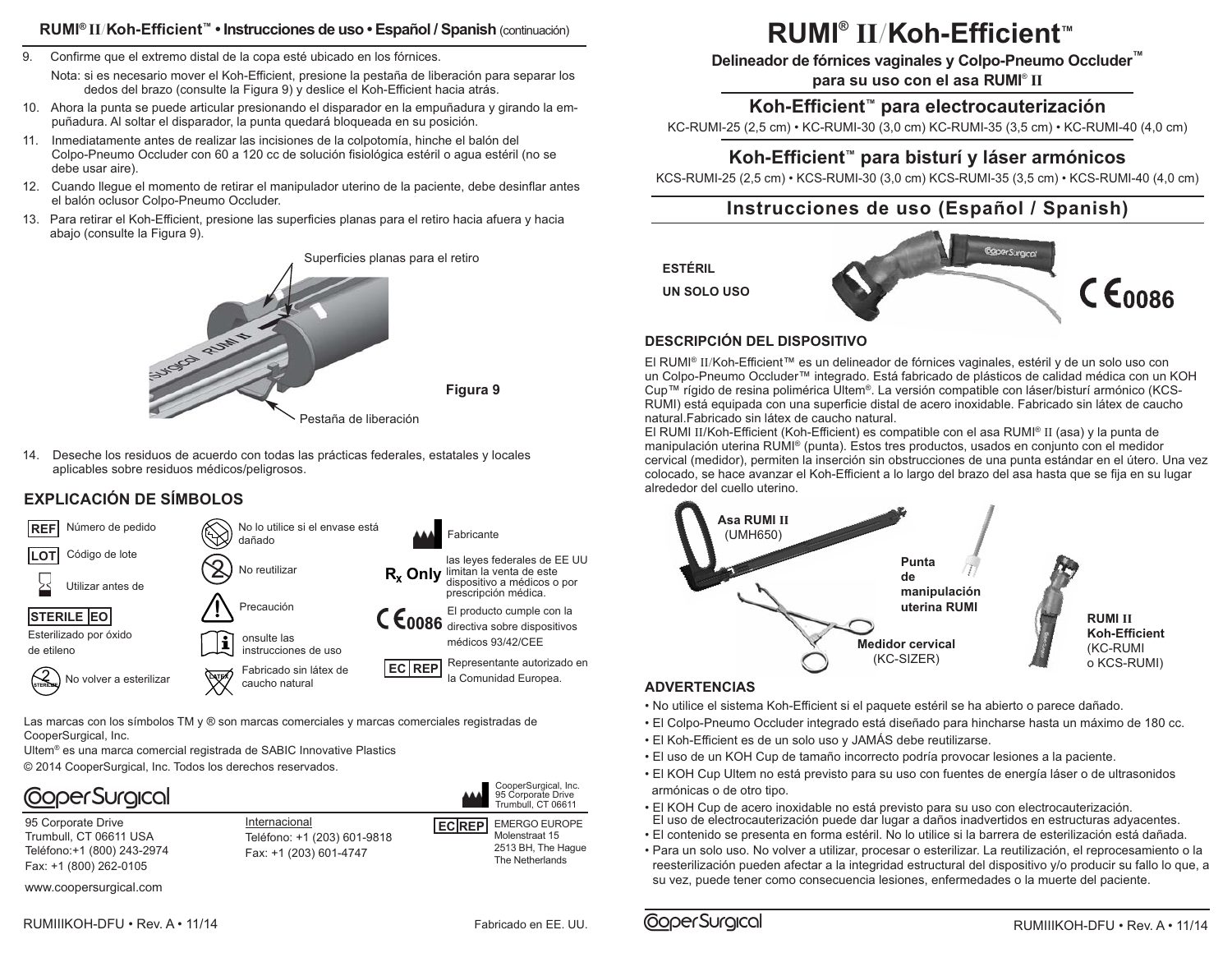### **RUMI® II**/**Koh-Efficient™ • Instrucciones de uso • Español / Spanish** (continuación)

La reutilización, el reprocesamiento o la reesterilización también pueden plantear riesgos de contaminación del dispositivo y/o causar infecciones o infecciones cruzadas del paciente, entre otras, la transmisión de enfermedades infecciosas de un paciente a otro. La contaminación del dispositivo puede producir lesiones, enfermedades o la muerte del paciente. Desecho de acuerdo con todas las leyes federales, estatales y/o prácticas médicas locales/de residuos peligrosos.

#### **PRECAUCIÓN**

- Las leyes federales de EE. UU. limitan la venta de este dispositivo a médicos o por prescripción médica.
- El RUMI II Koh-Efficient debe usarse ÚNICAMENTE con el asa RUMI II (UMH650).

### **USO PREVISTO/INDICACIONES DE USO**

El Koh-Efficient es una combinación de KOH Cup y Colpo-Pneumo Occluder que está indicada para uso en procedimientos laparoscópicos cuando se necesita ubicar la posición de los fórnices vaginales, generalmente durante una histerectomía laparoscópica y histerectomía laparoscópica supracervical.

#### **CONTRAINDICACIONES**

El Koh-Efficient no debe utilizarse en pacientes embarazadas o de las que se tenga la sospecha de que puedan estarlo, en pacientes con un DIU, en pacientes de las que se sospecha puedan tener una infección pélvica o en caos en que el cirujano lo juzgue desaconsejable o encuentre difícil insertar la punta de silicona en el cuello uterino o en el propio útero.

#### **PRECAUCIONES**

Confirme siempre que el Koh-Efficient esté bloqueado en su lugar antes de iniciar la colpotomía.

#### **INSTRUCCIONES DE USO**



Para obtener información completa sobre cómo preparar el sistema RUMI® II, consulte las Instrucciones de uso del asa RUMI II (UMH650), las puntas de manipulación uterina RUMI y el medidor cervical (KC-SIZER).

1. Prepare el asa para su uso de acuerdo a las Instrucciones de uso del asa.



### **RUMI® II**/**Koh-Efficient™ • Instrucciones de uso • Español / Spanish** (continuación)

4. Con el asa en la posición neutral (consulte la Figura 2), y el Koh-Efficient en posición abierta, deslice el Koh-Efficient por encima de la punta y el brazo (consulte la Figura 3) hasta que la flecha en el Koh-Efficient se encuentre frente a la flecha del brazo (consulte la Figura 4).



5. Cierre el Koh-Efficient (consulte la Figura 3) presionándolo firmemente sobre el brazo (consulte la Figura 5). Deslice el Koh-Efficient hacia atrás hasta a la posición inicial (consulte la Figura 6).



- 6. Como prueba, hinche el Colpo-Pneumo Occluder con 20 a 60 cc de solución fisiológica estéril, luego deshinche antes de insertarlo en la paciente.
- 7. Inserte la punta en el útero e hinche de acuerdo a las Instrucciones de uso de la punta.
- 8. Presione sobre la superficie de empuje y deslice el Koh-Efficient hacia adelante hasta que se fije en su lugar (consulte la Figura 7) y se oiga un clic. Para confirmar la posición bloqueada, tire hacia atrás de la superficie de empuje. Confirme visualmente que las marcas indicadoras en el Koh-Efficient estén alineadas con la línea indicadora en el brazo (consulte las Figuras 7 y 8) y que la superficie de empuje esté alineada con el final de la flecha (consulte la Figura 8). *Nota: los últimos 6 mm (1/4 pulgada) del recorrido ofrecerán mayor resistencia.*



RUMIIIKOH-DFU • Rev. A • 11/14 **CoperSurgical** COPER COPER ENGLES CONTENTS RUMIIIKOH-DFU • Rev. A • 11/14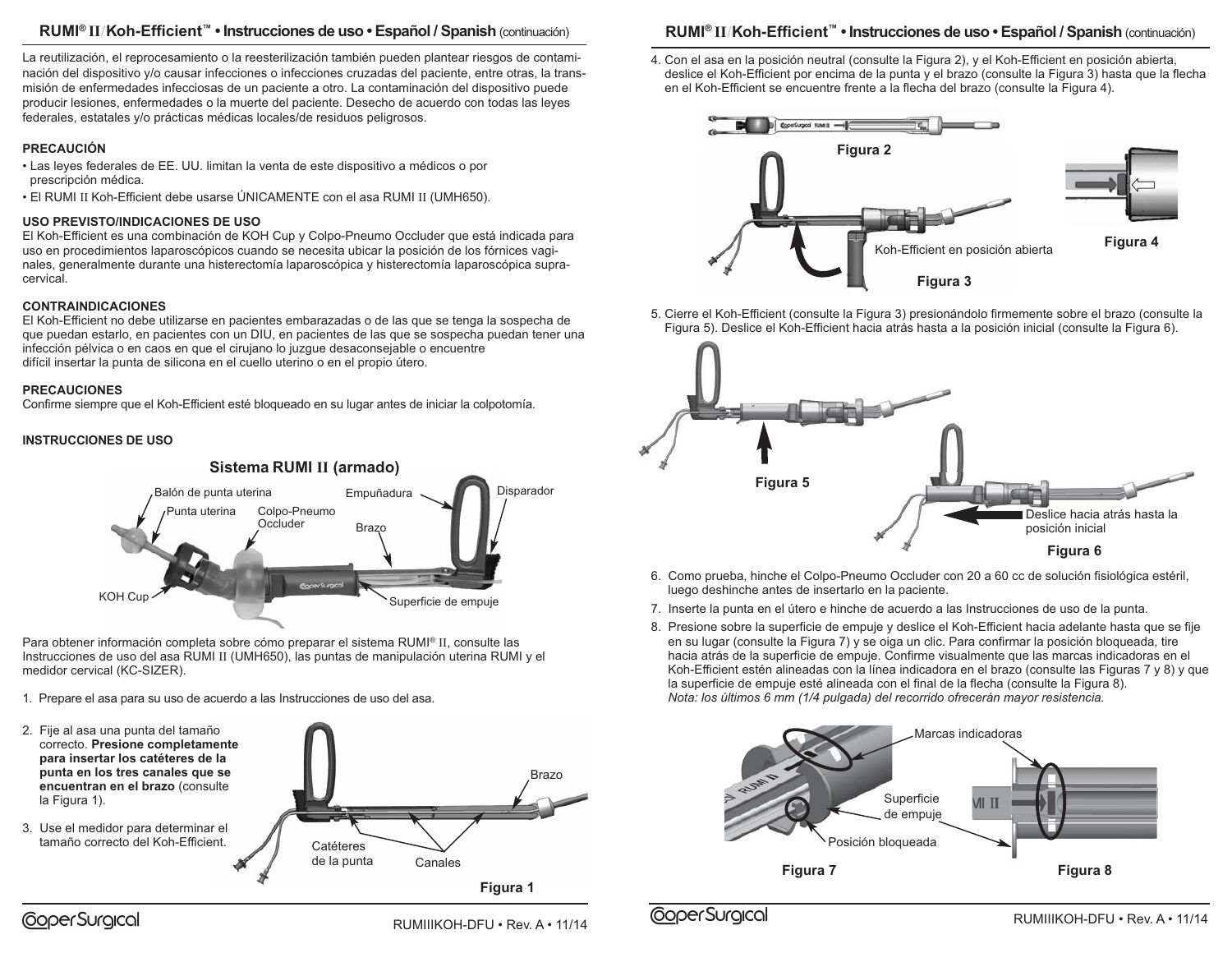### **RUMI® II**/**Koh-Efficient™ • Mode d'emploi • Français / French** (suite)

- 9. Vérifier que l'extrémité distale de la coquillle se loge dans les fornix.
	- Remarque : Si l'on doit déplacer le Koh-Efficient, pousser la languette de déverrouillage pour dégager les doigts du bras (voir la Figure 9) et faire reculer le Koh-Efficient par glissement.
- 10. L'embout peut à présent être articulé en appuyant sur la gâchette de la poignée et en tournant la poignée. Lorsque la gâchette est relâchée, l'embout se verrouille en place.
- 11. Juste avant de faire les incisions de colpotomie, gonfler le ballonnet de l'obturateur Colpo-Pneumo Occluder avec 60 à 120 cc de sérum physiologique ou d'eau stérile (ne pas utiliser de l'air).
- 12. Lors du retrait du manipulateur utérin de la patiente, dégonflez d'abord le ballonnet de l'obturateur Colpo-Pneumo Occluder.
- 13. Retirer le Koh-Efficient en écartant vers l'extérieur et vers le bas les méplats d'extraction (voir la Figure 9).

Méplats d'extraction



Languette de déverrouillage

**Figure 9**

14. Éliminer conformément aux pratiques en vigueur au niveau fédéral, local et de l'état concernant la mise au rebut des déchets médicaux à risque biologique.

### **EXPLICATION DES SYMBOLES**



Les marques comportant les symboles TM et ® sont des marques de commerce et des marques déposées de CooperSurgical, Inc.

Ultem® est une marque déposée de SABIC Innovative Plastics

© 2014 CooperSurgical, Inc. Tous droits réservés.

# **CoperSurgical**

95 Corporate Drive Trumbull, CT 06611 USA Téléphone : +1 (800) 243-2974 Fax : +1 (800) 262-0105

International Téléphone : +1 (203) 601-9818 Fax : +1 (203) 601-4747



CooperSurgical, Inc.

www.coopersurgical.com

RUMIIIKOH-DFU • Rev. A • 11/14

# **RUMI® II**/**Koh-Efficient™**

**Délinéateur des fornix vaginaux et obturateur Colpo-Pneumo Occluder™ à utiliser avec la poignée RUMI**® **II**

### **Koh-Efficient™ pour électrocoagulation**

KC-RUMI-25 (2,5 cm) • KC-RUMI-30 (3,0 cm) KC-RUMI-35 (3,5 cm) • KC-RUMI-40 (4,0 cm)

### **Koh-Efficient™ pour laser et scalpel harmonique**

KCS-RUMI-25 (2,5 cm) • KCS-RUMI-30 (3,0 cm) KCS-RUMI-35 (3,5 cm) • KCS-RUMI-40 (4,0 cm)

## **Mode d'emploi (Français / French)**

**STÉRILE**

**USAGE UNIQUE**



### **DESCRIPTION DU DISPOSITIF**

Le RUMI® II/Koh-Efficient™ est un délinéateur stérile des fornix vaginaux, à usage unique, ayant un obturateur Colpo-Pneumo Occluder™ intégré. Il est en matières plastiques de qualité médicale, avec une coquille KOH Cup™ rigide en polymère Ultem®. La version compatible avec le laser/scalpel harmonique (KCS-RUMI) est dotée d'une surface distale en acier inoxydable. Ne contient pas de latex de caoutchouc naturel.

Le RUMI II/Koh-Efficient (Koh-Efficient) est compatible avec la poignée RUMI® II (la poignée) et l'embout pour manipulateur utérin RUMI® (l'embout). Utilisés conjointement avec le calibreur cervical (le calibreur), ces trois produits permettent la mise en place sans obstacle d'un embout standard dans l'utérus. Une fois en place, le Koh-Efficient est avancé le long du bras de la poignée et se verrouille en place autour du col utérin.



### • Ne pas utiliser le Koh-Efficient si l'emballage stérile a été ouvert ou endommagé.

- L'obturateur intégré Colpo-Pneumo Occluder est conçu pour un gonflage maximal de 180 cc.
- Le Koh-Efficient est exclusivement à usage unique ; il ne doit JAMAIS être réutilisé.
- L'utilisation d'une coquille KOH Cup de taille incorrecte pourrait entraîner des blessures chez la patiente.
- La coquille KOH Cup Ultem n'est pas destinée à être utilisée avec des dispositifs harmoniques ou d'autres sources d'énergie à ultrasons ou laser.
- La coquille KOH Cup en acier inoxydable n'est pas destinée à être utilisée dans un contexte impliquant une électrocoagulation. L'utilisation d'électrocoagulation peut entraîner des blessures accidentelles sur les structures voisines.
- Contenu fourni stérile. Ne pas utiliser si la barrière stérile est endommagée.
- Exclusivement à usage unique. Ne pas réutiliser, retraiter ni restériliser.

La réutilisation, le retraitement ou la restérilisation peut compromettre l'intégrité structurelle du dispositif et/ou entraîner une défaillance de celui-ci qui, à son tour, peut entraîner une blessure, une maladie ou le décès du patient.

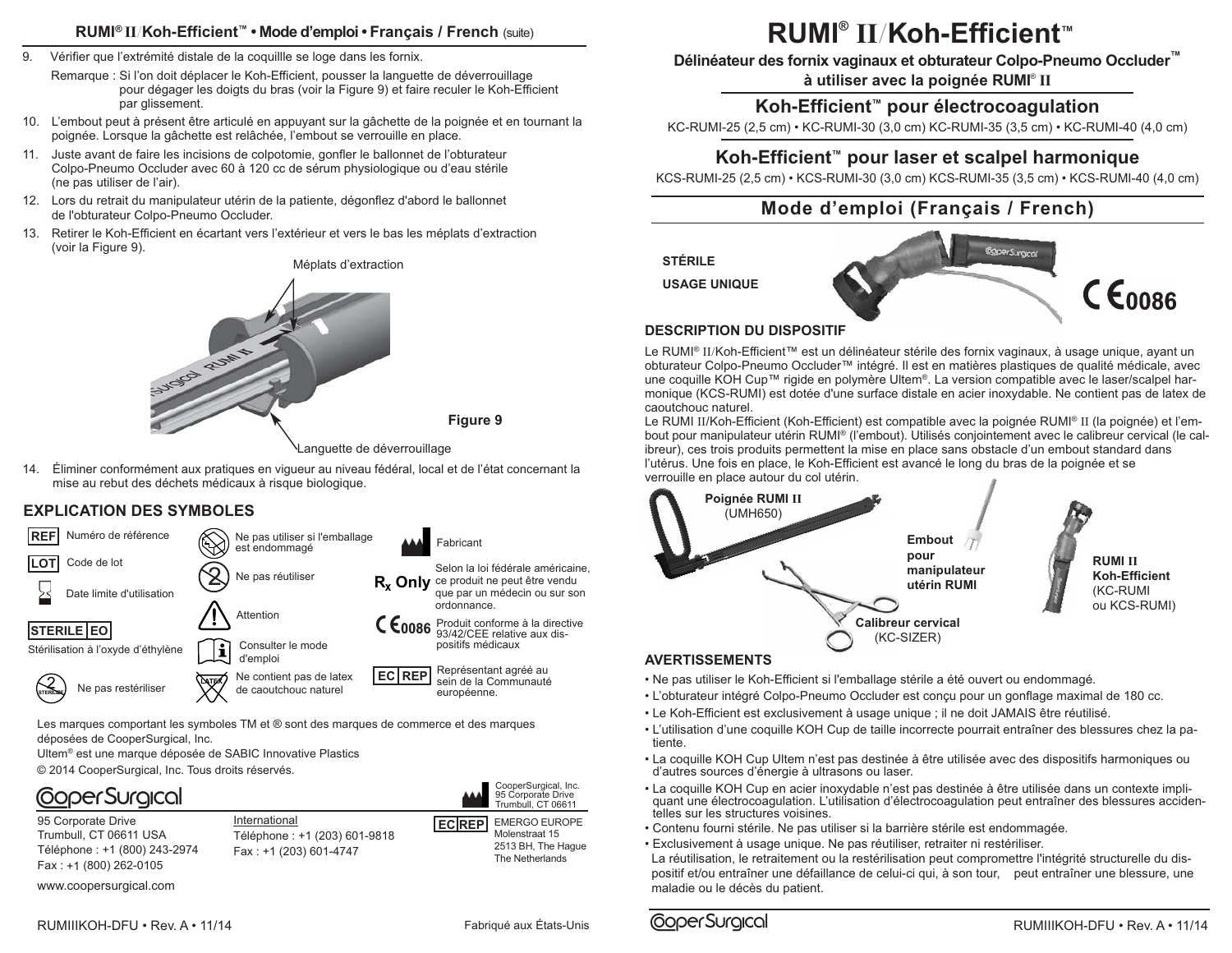### **RUMI® II**/**Koh-Efficient™ • Mode d'emploi • Français / French** (suite)

La réutilisation, le retraitement ou la restérilisation peut également provoquer un risque de contamination du dispositif et/ou entraîner une infection ou une infection croisée chez le patient incluant notamment, sans toutefois s'y limiter, la transmission de maladies infectieuses d'un patient à un autre. La contamination du dispositif peut entraîner une blessure, une maladie ou le décès du patient. Éliminer le dispositif conformément à l'ensemble des pratiques fédérales, étatiques et locales relatives aux déchets médicaux/dangereux.

### **ATTENTION**

- Selon la loi fédérale américaine, ce produit ne peut être vendu que par un médecin ou sur son ordonnance.
- Le RUMI II Koh-Efficient doit être utilisé UNIQUEMENT avec la Poignée (UMH650) RUMI II.

### **UTILISATION PRÉVUE / INDICATIONS D'UTILISATION**

Le Koh-Efficient comprend une coquille KOH Cup et un obturateur Colpo-Pneumo Occluder ; il est indiqué dans les procédures laparoscopiques où il est souhaitable de localiser la position des fornix vaginaux, généralement lors d'une hystérectomie laparoscopique totale ou subtotale.

### **CONTRE-INDICATIONS**

Le Koh-Efficient ne doit pas être utilisé chez les patientes enceintes ou susceptibles de l'être, chez celles portant un stérilet, chez celles susceptibles d'avoir des infections pelviennes ou dans les cas où le chirurgien estime qu'il est inopportun et difficile d'insérer l'embout en silicone dans le col utérin ou dans l'utérus.

### **MISES EN GARDE**

Toujours vérifier que le Koh-Efficient est bien verrouillé en place avant le démarrage de la colpotomie.

### **MODE D'EMPLOI**



Pour obtenir des informations complètes sur le mode de préparation du système RUMI® II, veuillez consulter le Mode d'emploi de la poignée (UMH650) du RUMI II, des embouts pour manipulateur utérin RUMI et du calibreur cervical (KC-SIZER).

- 1. Préparer la poignée pour son utilisation en suivant son Mode d'emploi.
- **Figure 1** Rainures Bras Cathéters d'embout 2. Fixer l'embout de taille appropriée à la poignée. **Appuyer sur les cathéters de l'embout en les insérant complètement dans les trois emplacements des rainures aménagées dans le bras** (voir la Figure 1). 3. À l'aide du calibreur, déterminer le Koh-Efficient de taille adéquate.

## **RUMI® II**/**Koh-Efficient™ • Mode d'emploi • Français / French** (suite)

4. La poignée étant dans la position de repos (voir la Figure 2) et le Koh-Efficient étant dans la position d'ouverture, faire glisser le Koh-Efficient sur l'embout et le bras (voir la Figure 3) à l'endroit où la flèche située sur le Koh-Efficient rencontre celle située sur le bras (voir la Figure 4).



5. Fermer le Koh-Efficient (voir la Figure 3) en le repliant fermement sur le bras (voir la Figure 5). Faire revenir le Koh-Efficient sur la position de départ par glissement (voir la Figure 6).



- 6. Effectuer un test en gonflant l'obturateur Colpo-Pneumo Occluder avec 20 à 60 cc de sérum physiologique stérile, puis le dégonfler avant de l'insérer dans le corps de la patiente.
- 7. Insérer l'embout dans l'utérus et gonfler selon le Mode d'emploi de l'embout.
- 8. Appuyer sur le collet et faire glisser le Koh-Efficient vers l'avant jusqu'à ce qu'il s'enclenche (voir la Figure 7) et que l'on entende un « déclic ». Vérifier la position verrouillée en tirant sur le collet. Vérifier visuellement que les repères situés sur le Koh-Efficient sont alignés sur la ligne de repère située sur le bras (voir les Figures 7 et 8) et que le collet est aligné sur l'extrémité de la flèche (voir la Figure 8). *Remarque : Sur la dernière partie du parcours (6 mm / 1/4 pouce), la résistance est plus grande.*



RUMIIIKOH-DFU • Rev. A • 11/14 **COPER CORPO CONTENTE E ENGLISHED A BUMIIIKOH-DFU** • Rev. A • 11/14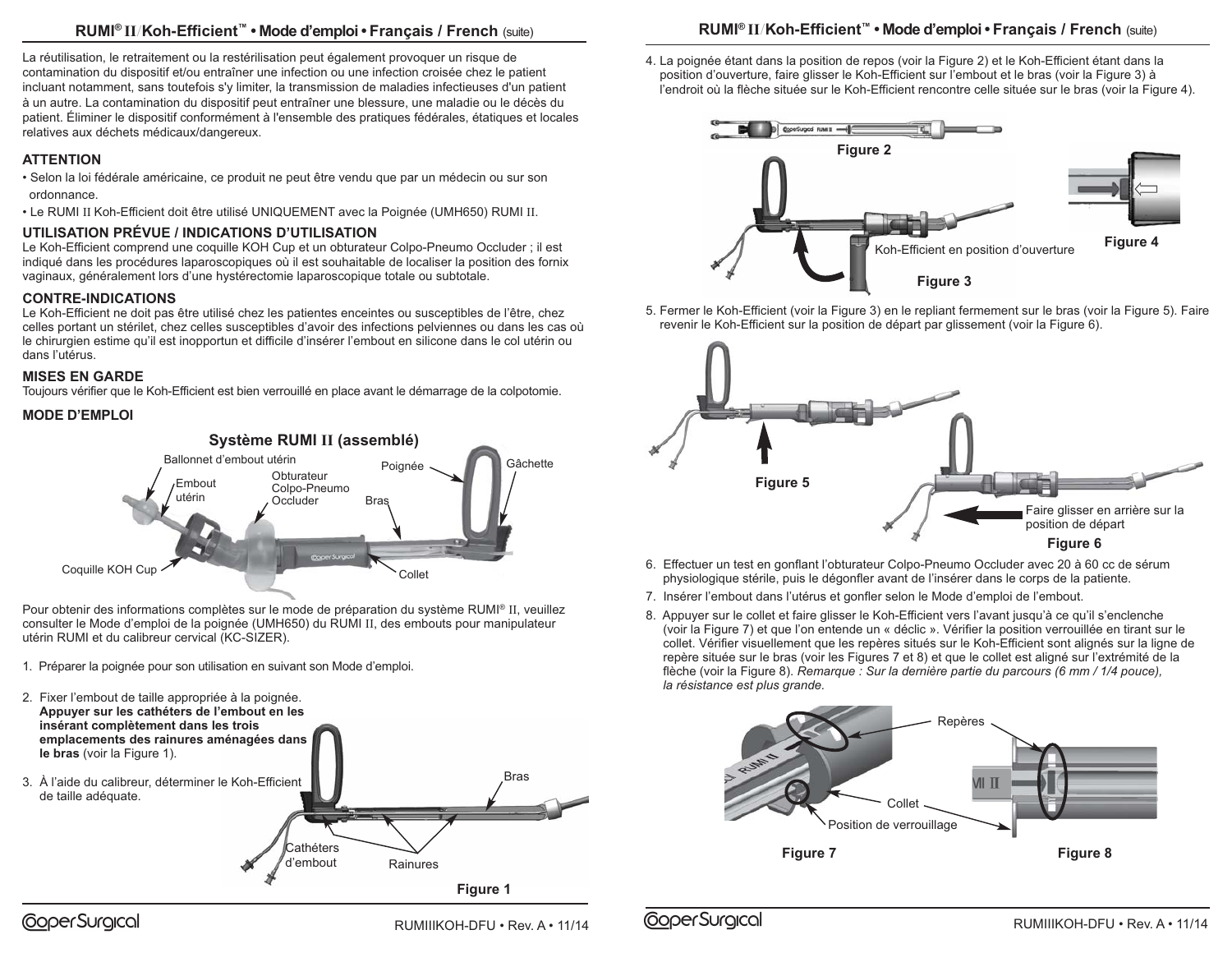### **RUMI® II**/**Koh-Efficient™ • Istruzioni per l'uso • Italiano / Italian**(continua)

- 9. Confermare che l'estremità distale della coppetta sia localizzata nei fornici.
	- Nota: se si deve spostare il Koh-Efficient, spingere la linguetta di rilascio per liberare le dita dal braccio (vedere la Figura 9) e far scivolare all'indietro il Koh-Efficient.
- 10. È ora possibile articolare la punta premendo il grilletto sul manico e facendo ruotare quest'ultimo. Una volta rilasciato il grilletto, la punta si bloccherà in posizione.
- 11. Appena prima di praticare le incisioni per la colpotomia, gonfiare il palloncino del Colpo-Pneumo Occluder con 60-120 cc di soluzione fisiologica o acqua sterile (non usare l'aria).
- 12. Al momento di rimuovere il manipolatore uterino dalla paziente, è necessario per prima cosa sgonfiare il palloncino Colpo-Pneumo Occluder.
- 13. Togliere il Koh-Efficient aprendo verso l'esterno e il basso le piastrine di rimozione (vedere la Figura 9).





14. Smaltire in conformità con tutte le normative sui rifiuti sanitari/pericolosi locali, regionali e statali di pertinenza.



I marchi recanti i simboli "TM" e "®" sono marchi depositati e marchi depositati registrati di CooperSurgical, Inc.

Ultem® è un marchio registrato di SABIC Innovative Plastics © 2014 CooperSurgical, Inc. Tutti i diritti riservati.

# **CoperSurgical**

95 Corporate Drive Trumbull, CT 06611 USA Tel: +1 (800) 243-2974 Fax: +1 (800) 262-0105

Internazionale Tel: +1 (203) 601-9818 Fax: +1 (203) 601-4747



CooperSurgical, Inc.

**Figura 9**

www.coopersurgical.com

RUMIIIKOH-DFU • Rev. A • 11/14 **Fabbricato negli USA** 

# **RUMI® II**/**Koh-Efficient™**

**Delineatore dei fornici vaginali e Colpo-Pneumo Occluder™**

**da usare con l'impugnatura RUMI**® **II**

### **Koh-Efficient™ per elettrocausticazione**

KC-RUMI-25 (2,5 cm) • KC-RUMI-30 (3,0 cm) KC-RUMI-35 (3,5 cm) • KC-RUMI-40 (4,0 cm)

### **Koh-Efficient™ per bisturi armonico e laser**

KCS-RUMI-25 (2,5 cm) • KCS-RUMI-30 (3,0 cm) KCS-RUMI-35 (3,5 cm) • KCS-RUMI-40 (4,0 cm)

## **Istruzioni per l'uso (Italiano / Italian)**

**STERILE**

**MONOUSO**



### **DESCRIZIONE DEL DISPOSITIVO**

Il RUMI® II/Koh-Efficient™ è un delineatore dei fornici vaginali sterile, monouso, con integrato un Colpo-Pneumo Occluder™. È fabbricato in plastica di grado medico con un KOH Cup™ rigido polimerico di Ultem®. Lo scalpello armonico versione laser compatibile (KCS-RUMI) è dotato di una superficie distale in acciaio inossidabile. Non prodotto con lattice di gomma naturale. Il RUMI II/Koh-Efficient (Koh-Efficient) è compatibile con l'impugnatura RUMI® II (impugnatura) e con la punta per manipolatore uterino RUMI® Uterine Manipulator Tip (punta). Questi tre prodotti, usati in combinazione con il misuratore per cervice (misuratore), consentono di posizionare nell'utero, senza ostruzioni, una punta standard. Una volta posizionato, il Koh-Efficient viene fatto avanzare lungo il braccio dell'impugnatura e si blocca in sede intorno alla cervice.



### **AVVERTENZE**

- Non utilizzare il sistema Koh-Efficient se la confezione sterile è stata aperta o danneggiata.
- Il Colpo-Pneumo Occluder integrato è progettato per contenere non più di 180 cc per il gonfiaggio.
- Il Koh-Efficient è unicamente monouso e non va MAI riutilizzato.
- L'impiego di un KOH Cup di dimensioni non corrette potrebbe lesionare la paziente.
- Il KOH Cup in Ultem non è indicato per l'uso con fonti di energia armonica o altri tipi di fonti di energia a ultrasuoni o laser.
- Il KOH Cup in acciaio inossidabile non deve essere utilizzato in procedure di elettrocausticazione. L'uso dell'elettrocausticazione può provocare lesioni accidentali alle strutture adiacenti.
- Contenuto fornito sterile. Non utilizzare se la barriera sterile è danneggiata.
- Esclusivamente monouso. Non riutilizzare, ritrattare o risterilizzare. Il riutilizzo, il ritrattamento o la risterilizzazione può compromettere l'integrità strutturale del dispositivo e/o provocare dei guasti, con conseguente rischio di lesioni, malattia o decesso del paziente. Il riutilizzo, il ritrattamento o la risterilizzazione possono inoltre creare un rischio di contaminazione del dispositivo e/o causare in fezioni o infezioni crociate a danno dei pazienti come, ad esempio, la trasmissione di malattie infettive da un paziente a un altro.

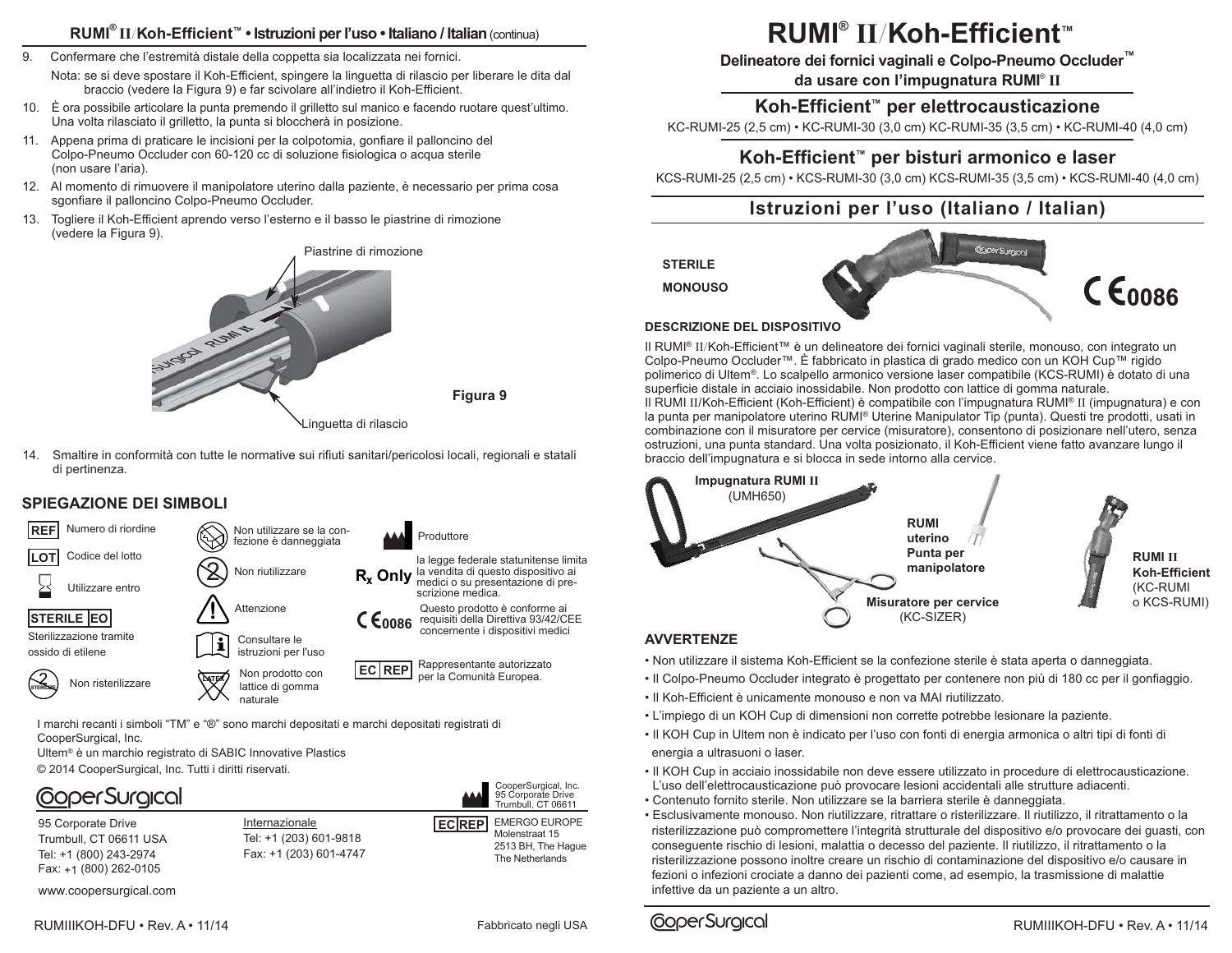### **RUMI® II**/**Koh-Efficient™ • Istruzioni per l'uso • Italiano / Italian**(continua)

La contaminazione del dispositivo può provocare lesioni, malattie o il decesso del paziente. Smaltire in conformità a tutte le normative applicabili nazionali, regionali e locali sui rifiuti medici/pericolosi.

### **ATTENZIONE**

- La legge federale statunitense limita la vendita di questo dispositivo ai medici o su presentazione di prescrizione medica.
- Il RUMI II Koh-Efficient va usato ESCLUSIVAMENTE con l'impugnatura RUMI II (UMH650).

### **USO PREVISTO/INDICAZIONI PER L'USO**

Il Koh-Efficient è una combinazione di KOH Cup e Colpo-Pneumo Occluder indicata per l'uso in procedure laparoscopiche in cui si desideri localizzare la posizione dei fornici vaginali, tipicamente durante un'isterectomia laparoscopica totale o un'isterectomia laparoscopica sopracervicale.

### **CONTROINDICAZIONI**

Il Koh-Efficient non va usato nelle pazienti in stato di gravidanza o per le quali vi sia il sospetto che lo siano, in coloro le quali hanno impiantato uno IUD, nelle pazienti con sospetto di infezioni pelviche o nei casi per cui il chirurgo ritenga sia sconsigliabile inserire la punta di silicone all'interno della cervice o dell'utero e trovi difficoltà nel farlo.

### **PRECAUZIONI**

Prima di iniziare la colpotomia confermare sempre che il Koh-Efficient sia bloccato in sede.

### **ISTRUZIONI PER L'USO**



Per avere informazioni complete sulla modalità di preparazione del sistema RUMI® II, si invita a riferirsi alle Istruzioni per l'uso relative all'impugnatura RUMI II (UMH650), alle punte per manipolatore uterino RUMI e al misuratore per cervice (KC-SIZER).

1. Preparare per l'utilizzo l'impugnatura attenendosi alle Istruzioni per l'uso dell'impugnatura.



### **RUMI® II**/**Koh-Efficient™ • Istruzioni per l'uso • Italiano / Italian**(continua)

4. Con l'impugnatura in posizione neutra (vedere la Figura 2), e il Koh-Efficient in posizione aperta, infilare il Koh-Efficient sulla punta e il braccio (vedere la Figura 3) fino al punto in cui la freccia sul Koh-Efficient incontra quella sul braccio (vedere la Figura 4).



5. Chiudere il Koh-Efficient (vedere la Figura 3) premendolo saldamente sul braccio (vedere la Figura 5). Far scivolare indietro il Koh-Efficient fino alla posizione iniziale (vedere la Figura 6).



- 6. Provare il gonfiaggio del Colpo-Pneumo Occluder con 20-60 cc di soluzione fisiologica sterile, quindi sgonfiare prima dell'inserimento nella paziente.
- 7. Inserire la punta nell'utero e gonfiare secondo le Istruzioni per l'uso della punta.
- 8. Premere sul blocchetto di spinta e far scivolare in avanti il Koh-Efficient fino a che quest'ultimo non si blocchi in sede (vedere la Figura 7) e non si senta un "click". Confermare la posizione di blocco tirando all'indietro sul blocchetto di spinta. Confermare visivamente che i segni indicatori sul Koh-Efficient siano in pari con la linea indicatrice sul braccio (vedere le Figure 7 e 8) e che il blocchetto di spinta sia in linea con l'estremità della freccia (vedere la Figura 8). *Nota: nell'ultimo mezzo centimetro circa (1/4 di pollice) vi sarà un aumento della resistenza.*

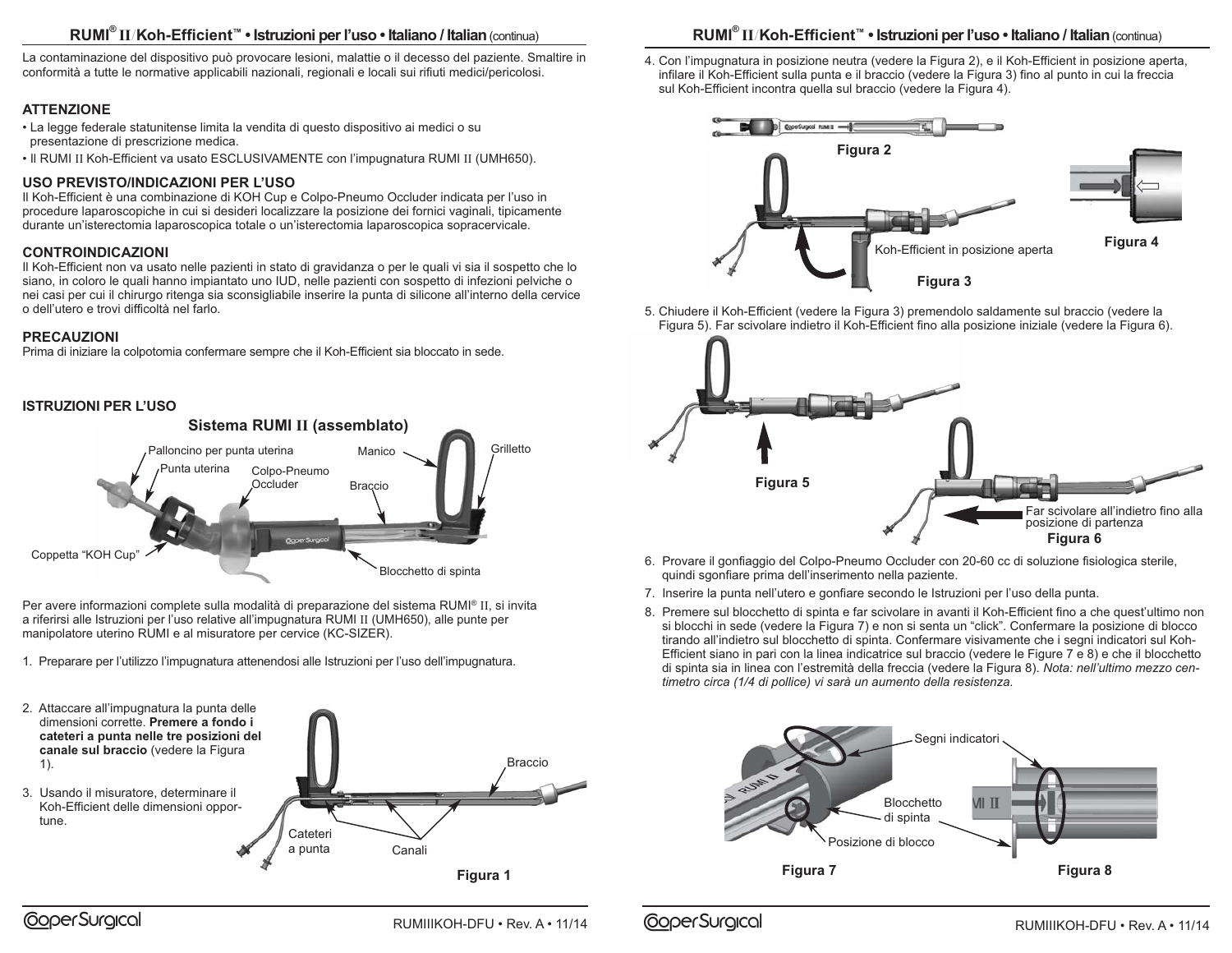#### **RUMI® II**/**Koh-Efficient™ • Instruções de Utilização • Português / Portuguese** (continuação)

- 9. Confirme que a extremidade distal do Cup se encontra nos fórnices.
	- Nota: Caso seja necessário deslocar o Koh-Efficient, empurre a patilha de desprendimento para libertar os dedos do braço (consulte a Figura 9) e faça deslizar o Koh-Efficient para trás.
- 10. A ponta pode agora ser articulada premindo o gatilho do punho e fazendo rodar o punho. Quando o gatilho for libertado, a ponta fica bloqueada na posição.
- 11. Imediatamente antes de realizar as incisões para a colpotomia, insufle o balão do Colpo-Pneumo Occluder com 60 a 120 cc de soro fisiológico ou água esterilizados (não utilize ar).
- 12. Quando for altura de remover o manipulador uterino da paciente, é necessário esvaziar primeiro o balão Colpo-Pneumo Occluder.
- 13. Retire o Koh-Efficient empurrando as partes planas de remoção para fora e para baixo (consulte a Figura 9).





**Figura 9**

14. Descarte em conformidade com todas as normas locais, estatais e federais relativas a resíduos médicos/perigosos.

### **EXPLICAÇÃO DOS SÍMBOLOS**



As marcas que apresentam os símbolos "TM" e "®" são marcas comerciais e marcas registadas da CooperSurgical, Inc.

Ultem® é uma marca registada da SABIC Innovative Plastics

© 2014 CooperSurgical, Inc. Todos os direitos reservados.

# **CoperSurgical**

95 Corporate Drive Trumbull, CT 06611 USA Tel:+1 (800) 243-2974 Fax: +1 (800) 262-0105

Internacional Tel: +1 (203) 601-9818 Fax: +1 (203) 601-4747



2513 BH, The Hague The Netherlands

www.coopersurgical.com

# **RUMI® II**/**Koh-Efficient™**

**Delineador de Fórnices Vaginais e Colpo-Pneumo Occluder™**

**para utilização com a Pega RUMI**® **II**

### **Koh-Efficient™ para electrocauterização**

KC-RUMI-25 (2,5 cm) • KC-RUMI-30 (3,0 cm) KC-RUMI-35 (3,5 cm) • KC-RUMI-40 (4,0 cm)

### **Koh-Efficient™ para bisturi harmónico e laser**

KCS-RUMI-25 (2,5 cm) • KCS-RUMI-30 (3,0 cm) KCS-RUMI-35 (3,5 cm) • KCS-RUMI-40 (4,0 cm)

## **Instruções de Utilização (Português / Portuguese)**

**ESTERILIZADO PARA UMA ÚNICA UTILIZAÇÃO**



### **DESCRIÇÃO DO DISPOSITIVO**

O RUMI® II/Koh-Efficient™ é um delineador de fórnices vaginais esterilizado e para uma única utilização com um Colpo-Pneumo Occluder™ integrado. O mesmo é feito de plástico de qualidade médica com um KOH Cup™ rígido polimérico Ultem®. O Harmonic Scalpel/versão a laser compatível (KCS-RUMI) está equipado com uma superfície distal de aço inoxidável. Não fabricado com látex de borracha natural.

O RUMI II/Koh-Efficient (Koh-Efficient) é compatível com a pega RUMI® II (Pega) e com a ponta do manipulador uterino RUMI® (Ponta). Estes três produtos, utilizados conjuntamente com o dimensionador cervical (Dimensionador), permitem a colocação livre de uma ponta padrão no útero. Uma vez colocado, o Koh-Efficient é avançado ao longo do braço da pega e fica preso no local em redor do colo uterino.



- Não utilize o Koh-Efficient se a embalagem esterilizada estiver aberta ou danificada.
- O Colpo-Pneumo Occluder integrado foi concebido para acomodar um valor de insuflação não superior a 180 cc.
- O Koh-Efficient é de utilização única e NUNCA deve ser reutilizado.
- A utilização de um KOH Cup de tamanho incorrecto pode resultar em lesões na doente.
- O KOH Cup Ultem não foi concebido para utilização com fontes de energia harmónica nem com outros tipos de fontes de energia ultrassónicas ou laser.
- O KOH Cup em aço inoxidável não se destina a ser utilizado em procedimentos de electrocauterização. A utilização de procedimentos de electrocauterização poderá provocar lesões indesejadas nas estruturas adjacentes.
- Conteúdos esterilizados. Não utilizar se a proteção de esterilização tiver sido danificada.
- Apenas para uma única utilização. Não reutilizar, reprocessar ou esterilizar de novo. A reutilização, o reprocessamento ou a nova esterilização pode comprometer a integridade estrutural do dispositivo e/ou originar uma falha no mesmo que, por sua vez, pode resultar em lesão, doença ou morte para o paciente.